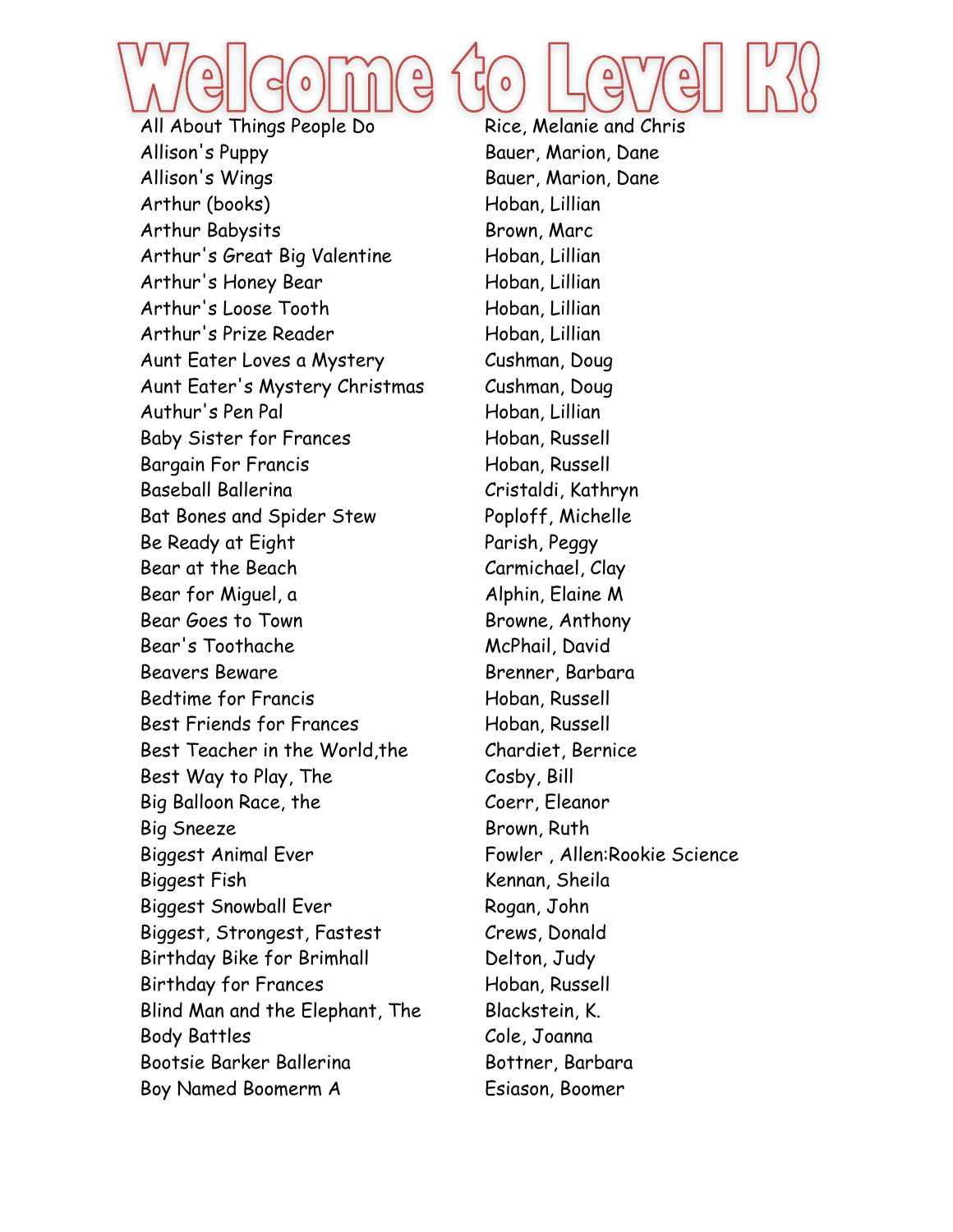Bread and Jam for Francis Hoban, Russell Bremen-Town Musicians-Grimm Plume, Isle Brenda's Private Swing Chardiet, Bernice Buffalo Bill and the Pony Express Coerr, Eleanor Bully Trouble Cole, Joanna Bully Trouble **Cole**, Joanna Bumps in the Night Allard, Harry Bunny Runs Away Chardiet, Bernice Busy Guy, A Charnan, Simon Butterflies Orgel, Doris Butterfly Life, A Burke, Melissa Blackwell Camp Knock Knock Douglas, Ann Camp Knock Knock Mystery Douglas, Ann Caps for Sale Slobodkina, E. Carlos and the Squash Plant Stevens, Jan Case of the Cat's Meow, The Bonsall, Crosby Case of the Double Cross, The Bonsall, Crosby Case of the Dumb Bells, The Bonsall, Crosby Case of the Two Masked Robbers Hoban, Lillian Case of theScaredy Cats, The Bonsall, Crosby Cats' Burglar, the Parish, Peggy Chester's Way **Henkes**, Kevin Chicka Chicka Boom Boom Martin, Bill Children of Sierra Leone Heller, Ruth Chipmunk at Hollow Tree Lake Sherrow, Victoria Christmas with Morris and Borris Wiseman, Bernard Clara and the Bookwagon Levinson, Nancy Smiler Click Clack Moo, Cows that Type Cronin, Doreen Clifford and the Small Red Puppy Bridwell, Norman Clifford the Big Red Dog Bridwell, Norman Clocks and More Clocks Hutchins, Pat Commander Toad, (series) Yolen, Jane Corduroy Freeman, Don Cut-ups Crack Up, The Marshall, James Dabble Duck Leo Ellis, Anne Daniel's Dog Bogart,Jo Allen Daniel's Duck Bulla, Clyde Robert Darcy and Gran Don't Like Babies Cutler, Jane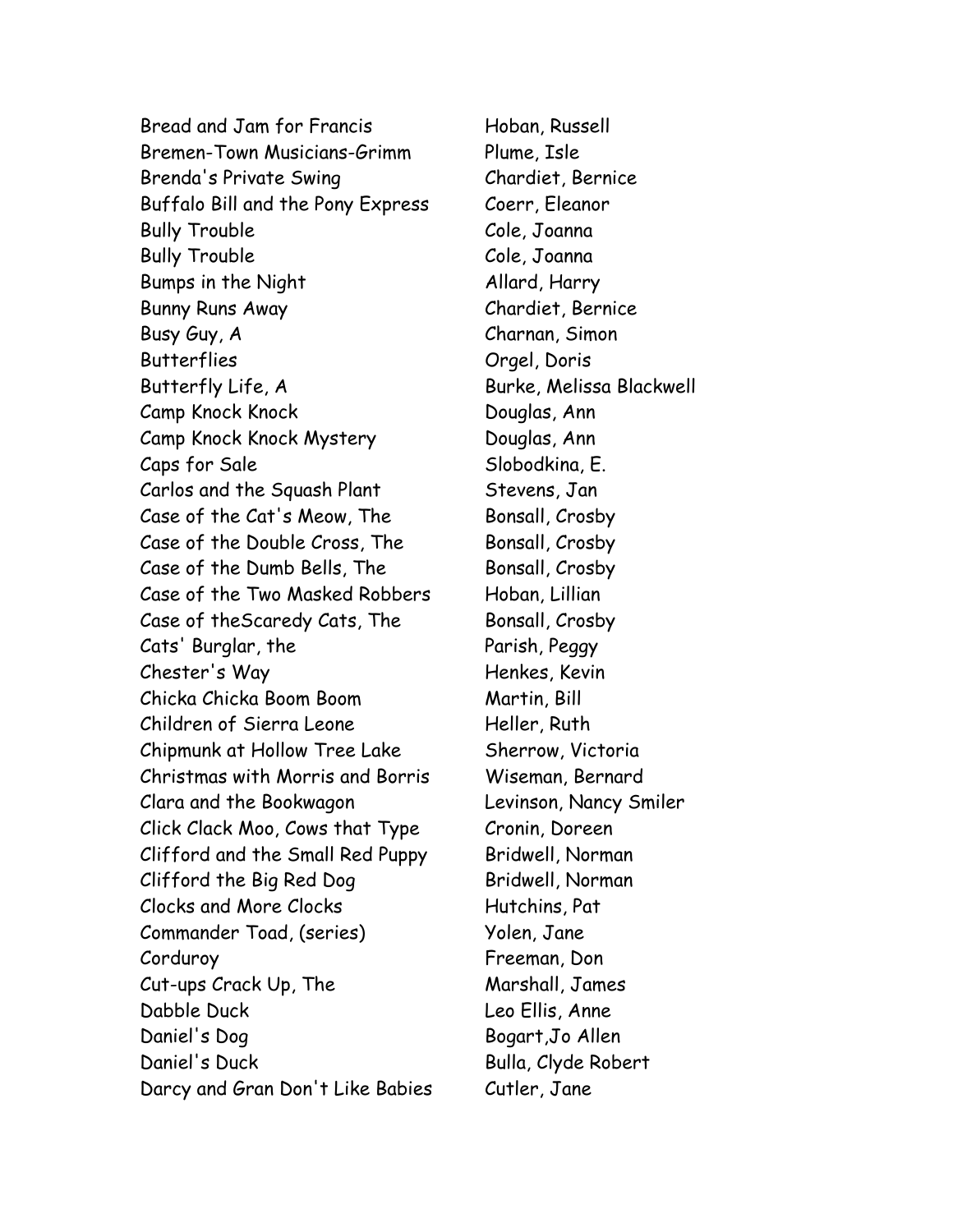Day Jummy's Boa Ate the Wash Noble, Trinka, H Dede and the Dinosaur Cumpiano, Ina Dinasaur Time **Parish, Peggy** Do You Like Cats? Oppenheim, Joanne Ducks Don't Get Wet Goldin, A. Effie Allinson, Beverly Egg Logan, Dick Egyptian Cinderella, The Climo, Shirley Elephant and Envelope Gregorich, Barbara Fables Lobel, Arnold Families are Different Pellegrini, Nana Farmer in the Soup, the Eittledale, Freva Feeling Things Fowler , Allen:Rookie Science First Flight Stamper, Judith Bauer Five Funny Frights **Bauer**, Judith Flash, Crash, Rumble Branley, F. Follow That Fish Grebu, Devis/Bank Street Foolish Miss Crow Firmin Four on the Shore **Marshall**, Edward Fox on the Job Marshall, James Franklin and the Tooth Fairy Bourgeois & Clark/Scholastic Franklin Goes to School Bourgeois & Clark/Scholastic Franklin Rides a Bike Bourgeois & Clark/Scholastic Franklin's New Friend Bourgeois & Clark/Scholastic Friends Heine, Helme Frog and Toad Lobel, Arnold Frog and Toad All Year Lobel, Arnold Frog and Toad Are Friends Lobel, Arnold Frog and Toad Together Lobel, Arnold Frog Prince, The Tarcov, Edith Froggy's First Kiss Londan Jonathan / Scholastic George the Drummer Boy Benchlley, Nathaniel Geraldine's Blanket Keller, Holly Go and Hush the Baby Bryars, Betsy Goat Who Couldn't Sneeze Avalos, Cecilia Golly Sisters Go West Bryars, Betsy Golly Sisters Ride again, the Bryars, Betsy Grandmas at Bat McCully, Emily Arnold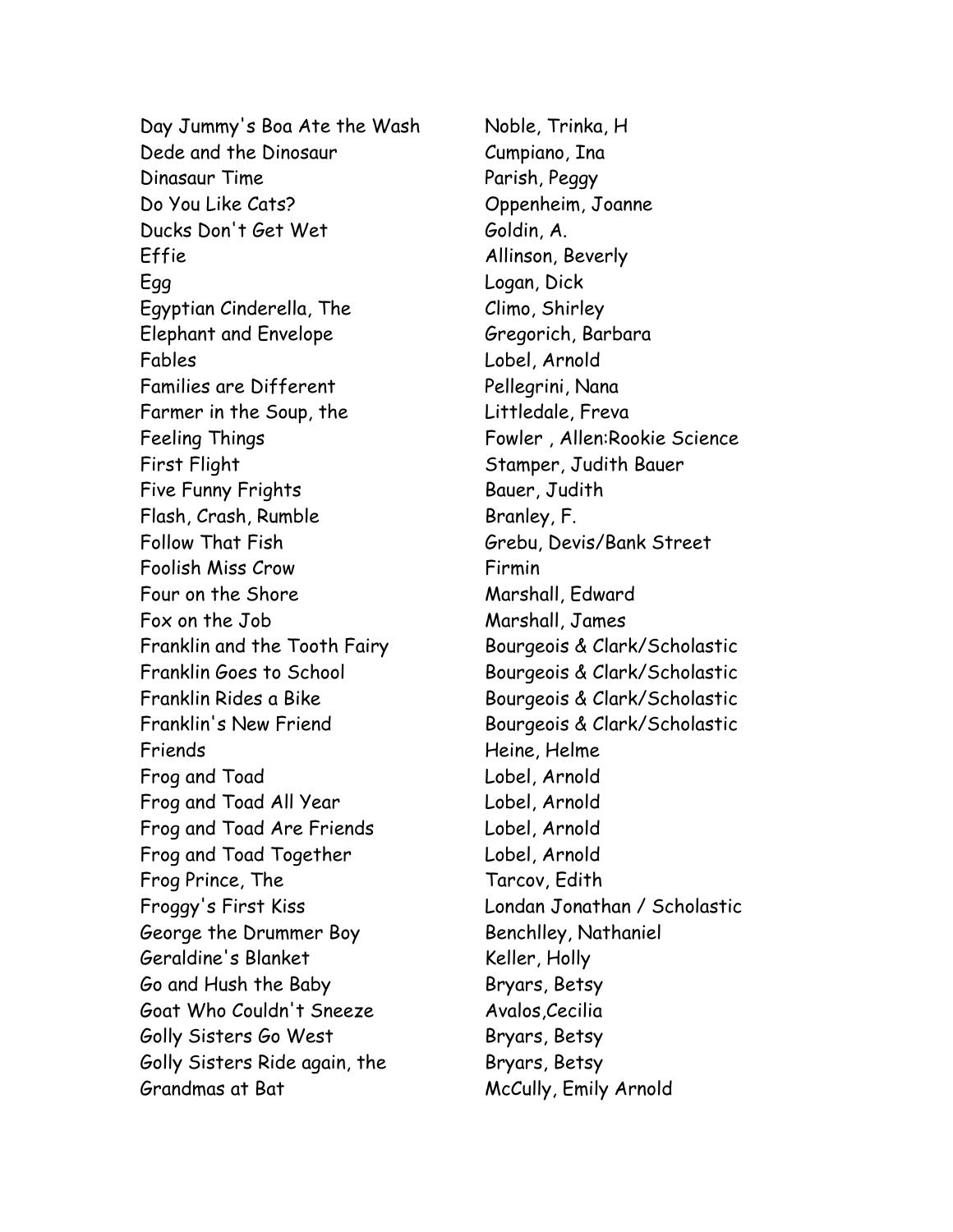Grandma's at the Lake McCully, Emily Arnold Great Shamrock Disaster Giff Patricia / Dell Greg's Microscope Selsam Millicent Growing-up Feet, The Cleary, Beverly Halloween with Morris and Borris Wiseman, Bernard Happy Birthday Dear Duck Bunting, Eve Happy Valentine's DAy Miss Hildy Grambling, Lois Harbor Crews, Donald Harold and the Purple Crayon Johnson, Crockett Harry and the Terrible Whatsit Gackerbach, Dick Harry Hates Shopping The Marmitage, Ronda Have you Seen Birds? Oppenheim, Joanne Hearing Things Fowler, Allen:Rookie Science Henry and Mudge Rylant, Cynthia Herbert the Timid Dragon Mayer - Golden Here Comes the Strikeout Kessler, Leonard Home in the Sky Baker, Jeannie Horray for the Golly Sisters Byars. Betsy Hot Air Henry Calhoun, Mary House is a House for me, A France Hoberman, Mary Ann How Do You Know It's Fall? Fowler, Allen:Rookie Science How Do You Know It's Spring? Fowler , Allen:Rookie Science How Do You Know It's Winter? Fowler , Allen:Rookie Science How Much Is A Million ? Schwartz, David M. Hungry Mr. Fox **Firmin** I am Not afraid Mann, Kenny Ibis: A True Whale Story Himmelman, John If You Give a Moose a Muffin Numeroff, L. If You Give a Mouse a Cookie Numeroff, L. I'll Be Home Soon, Snoopy Schulz, Charles Imogene's Antlers Small, David In a FAraway Forest Kratky, Lada Josefa Island of the Skog, The Kellogg, Steven It Could Be Worse Stevenson/Greewnwillow It Could Still Be a Bird Fowler , Allen:Rookie Science It Could Still Be a Cat Fowler , Allen:Rookie Science It Could Still Be a Fish Fowler , Allen:Rookie Science It Could Still Be a Mammal Fowler , Allen:Rookie Science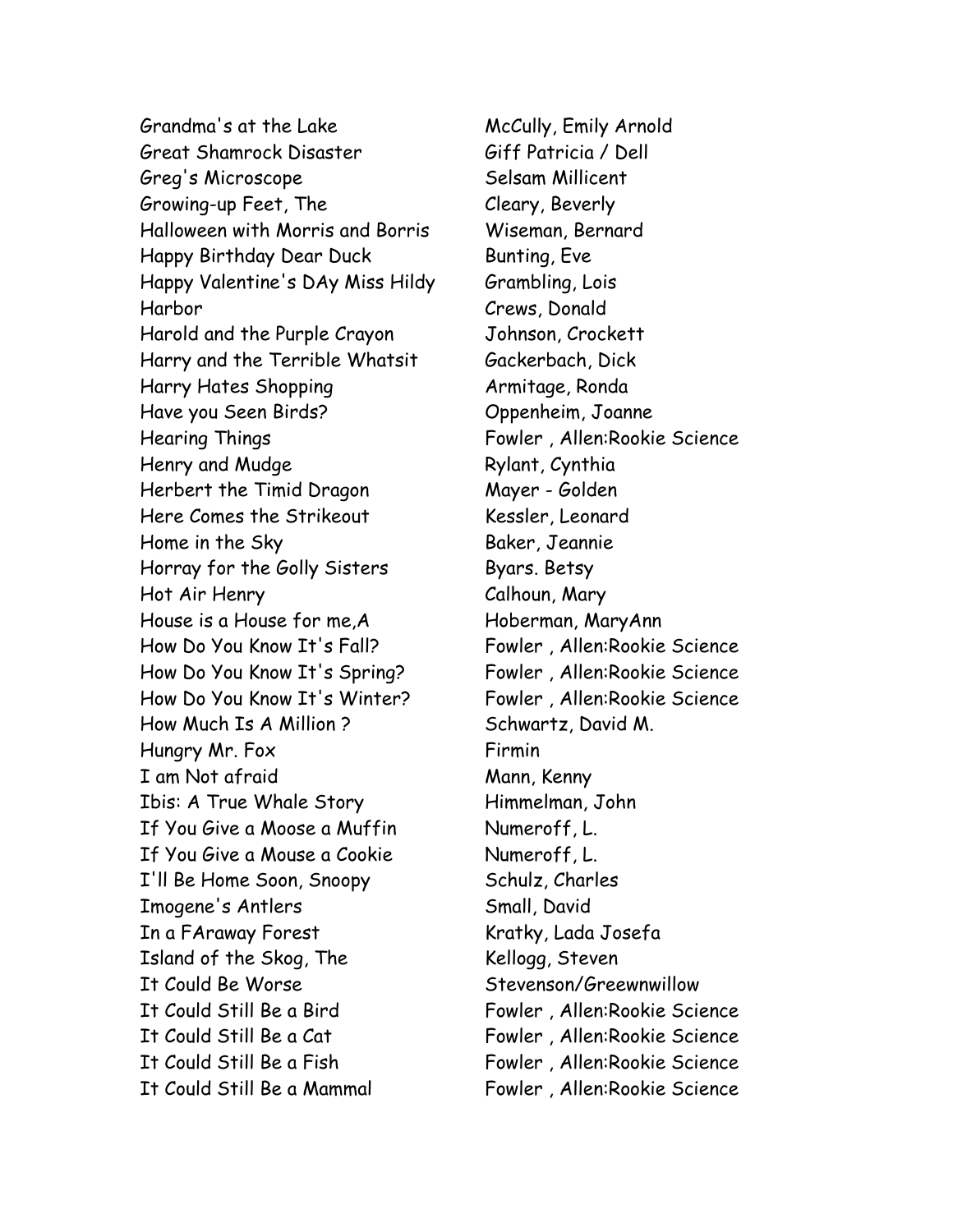It Could Still Bea a Tree Fowler , Allen:Rookie Science It's Halloweeen Prelutsky, Jack It'sValentine's Day Prelutsky, Jack Jack and the Beanstalk Weisner,David Jafta, The Town Lewin, Hugh Jamaica's Find Havill, Jaunita Jessica Henkes, Kevin Joe and Betsy the Dinosaur Hoban, Lillian Johnny Appleseed Moore, Eva Just a Mess Mayer, Mercer Just Me and My Puppy Mayer, Mercer Just us Women Caines, Jeannette Keep the Lights Burning Abbie Roop, Peter and Connie King, the Mice and the Cheese **Gurney**, Nancy Knock! Knock! Carter, Jackie Know Nothings, the Spirn, MichelleDobel Last Puppy **Asch, Frank** Let's Eat Zamarano, Ana Letter to Amy, the Keats, Ezra Jack Lion and teh Mouse, the Krensky, Stephen Lionel and Louise **Krensky, Stephen** Lionel at Large Krensky, Stephen Lionel in the Fall **Easile Exercise Stephen** Krensky, Stephen Lionel in the Spring Krensky, Stephen Little Chief North Hoff, Syd Little One Inch Gibson, Akimi & Mercer,M Little Polar Bear & the Brave Little Hare DeBeer, Hans Little Red Riding Hood Schmidt, Karen Little Runner of the Longhouse Baker, Betsy Little Soup's Birthday Peck, Robert Little Walrus Rising The Moung, Carol Little Witch Goes to School Hautzig, Deborah Little Witch's Big Night Hautzig, Deborah Littles Go Around the World, the (first readers) Slater, Teddy Littles Makes a Friend, the (first readers) Slater, Teddy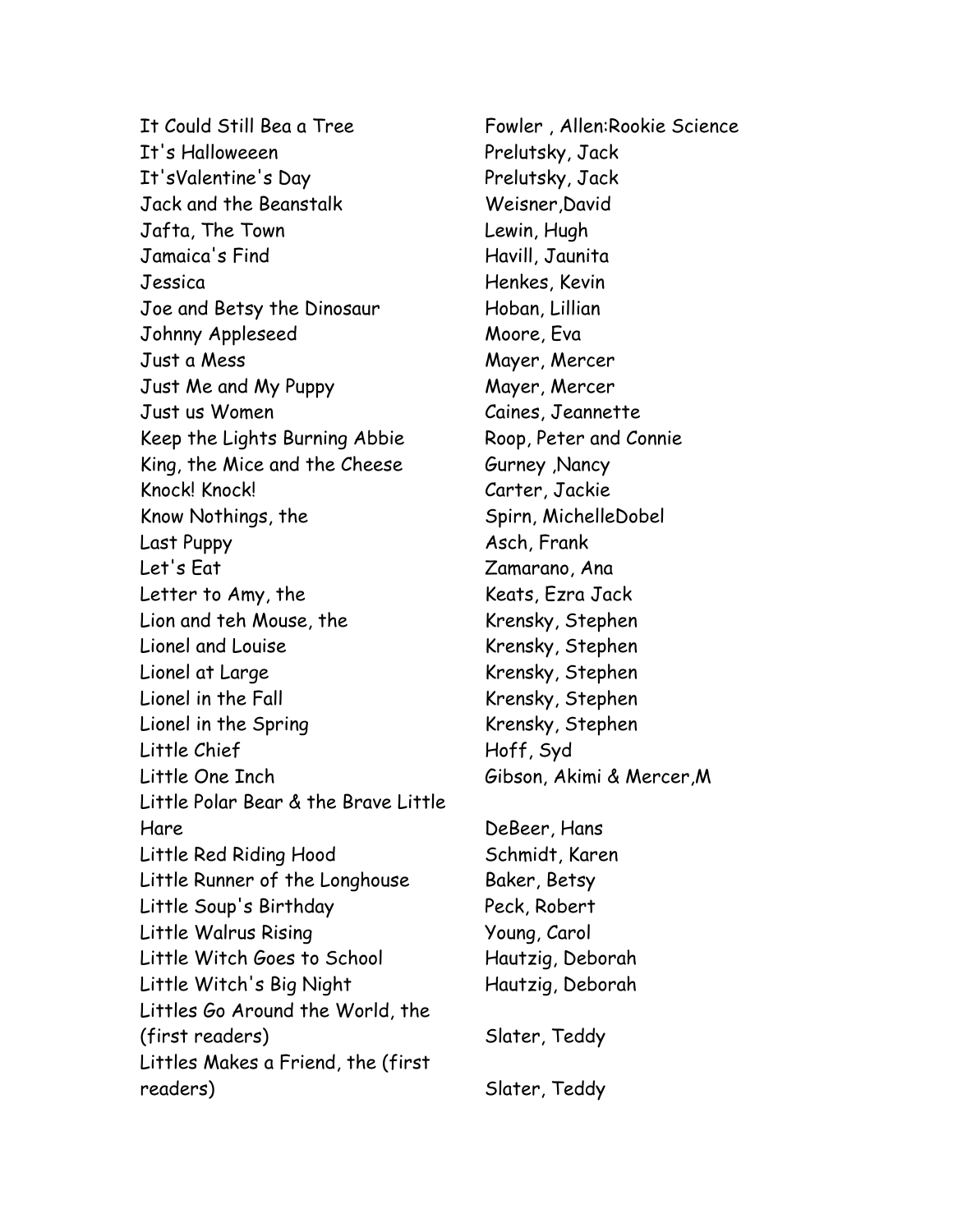Loinel and His Friends Krensky, Stephen Lost in the Forest Robinson, Fay Lunch at the Joy House CAfe Blackaby, Susan M & M and the .... (series) Ross, Pat Madeline **Bemelmans, Ludwig** Madeline's Rescue Bemelmans, Ludwig Magic Box, the Brenner, Barbara Man Who Didn't Do His Dishes Krasilovsky, P. Manatee Winter Zoehfeld, Kathleen Many Babas Croll, Carolyn Martin and the Teacher's Pets Chardiet, M. Martin and the Tooth Fairy Chardiet, M. May I Bring a Friend? De Regniers, B. Me Too Mayer, Mercer Meanest Thing to Say, the Cosby, Bill Meet M & M Ross, Pat Memorial Day **Frost, Helen** Messy Bessey's Closet McKissack, Patricia Molly the Brave and Me  $O'$ Connor Jane Monster Followed Me to School, A Mayer - Golden Monster from the Sea, the Hooks, William Monster Movie Cole, Joanna More Tales of Oliver Pig Van Leeuwen, Jean Mr. Sheep's Garden Kratky, Lada Josefa Mrs Huggins and Her Hen Hannah Dabcovich, Lydia Nate the Great... (series) Sharmat, Marjorie Weinman Nathan and Nicholas Alexander Delacre, Lulu Never Let your Cat Make Lunch for You Harris, Lee Next time I Will, the **Orgel, Doris** Nice New Neighbors Brandenberg, Franz No Fighting, No Biting! Minarik, Else No Tooth, No Quarter! Buller, Jon Norman Plays Ice Hockey Gault, Claire & Frank Old Woman and Her Pig, The Kimmel, Eric On Mother's Lap Scott, Ann One Hundred Hungry Ants Pinczes, Elinor Orca Song and Armour, Michael C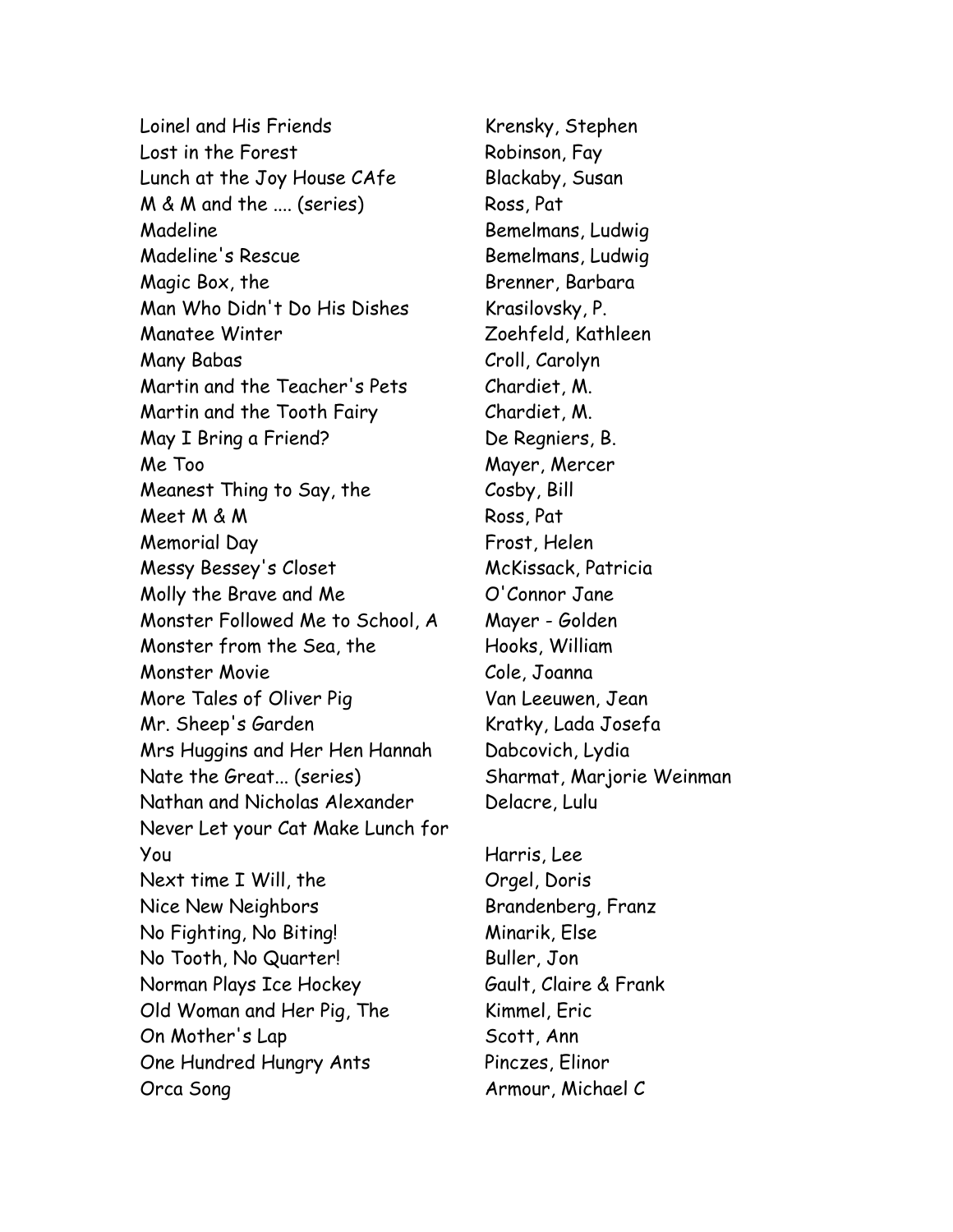OutsideDog, the Pomerantz, Charlotte Ox-cart Man Hall, Donald Pancake, the Lobel, Arnold Parent's Night Fright Levy, Eizabeth Peanut Butter Gang, the Siracusa, Catherine Pied Piper of Hamelin, the Hautzig, Deborah Piggle Bonsall, Crosby Pocket for Corduroy **Figure 1** Freeman, Don Principal's New Clothes Calmenson, Stephanie Rise and Shine, Mariko-chan Tomioka, Chiyoka Rollo and Tweedy and the Ghost at Dougal... Allen, Laura Jean Ruby the Copycat Rathmann, Peggy Runaway Teddy Bear, The Hofmann, Ginnie Sam Who Never Forgets Rice, Eve Sand Cake Asch, Frank Scaredy Dog Thomas, Jane Resh Scruffy Parish, Peggy Secret of Foghorn Island Hayes, Geoffrey Sheila Rae, the Brave **Henkes, Kevin** Shipwreck Saturday Cosby, Bill Shortest Kid in the World Bliss, Corinne Silly Tilly's Valentine Hoban, Lillian Smallest Cow in the World, the Paterson, Katherine Snow Lion **McPhail**, David Snow White and REd Rose Hunia, Fran Snowball War, the Chardiet, Bernice Snowshoe Thompson Smiler, Levinson So Many bunnies Walton, Rick Soap Soup and other Verses Kuskin, Karla Soccer Cousins Marzollo, Jean Space Rock Buller, Jon Stan the Hot Dog Man Kessler, Ethel Stone Soup **Brown, Marcia** Surprise Party **Hutchins, Pat** Teddy Bear Cures a Cold Gretz, Susanna Teeny Tiny Woman Galdone, Paul That Fat Hat Barlam, Joanne